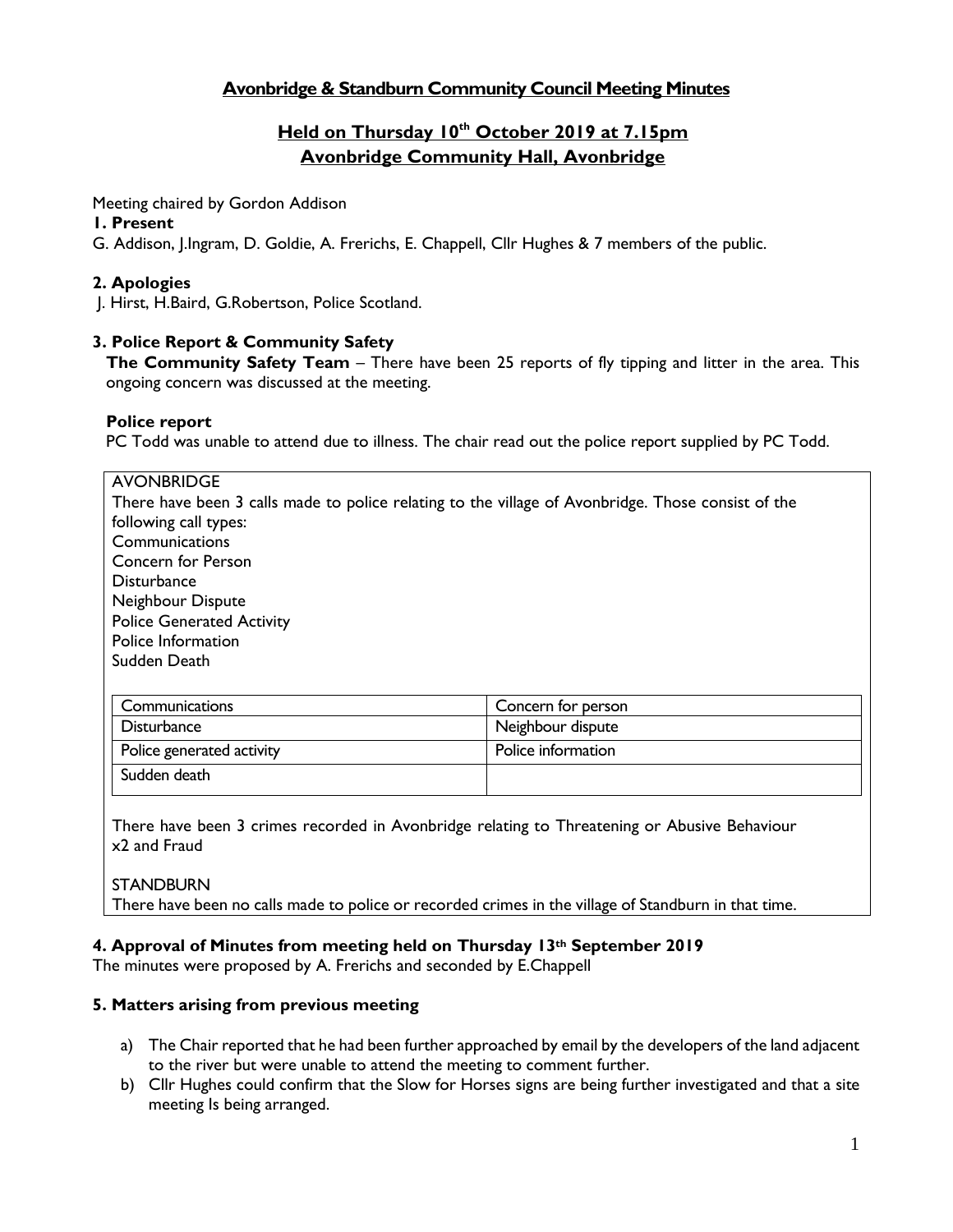- c) Fly tipping was discussed and again further reports have been referred to Falkirk Council. A site meeting was organised. JH attended.
- d) CCTV may well be installed in one of the targeted areas but it require solar power which will restrict its use in the darker months.
- e) Cllr Hughes confirmed that the request for a grit bin in Candie is being pursued.
- f) Further enquiries are being made by DG on ASCC's behalf regarding the planning application at Craigend.
- g) Support and donations to assist Muiravonside Country Park should be considered by everyone as there are ongoing concerns about its viability and anyone who wishes further information should contact Maureen Campbell at FCT. They are filming Outlander in the park at the moment so there appears to at least some funds being made available to FCT for its use.

### **6. Chair's Report/Correspondence**

- **a)** The chair advised that he had had some correspondence from a resident in the village. The enquiry related to the activities being held within the local community. The resident who attended the meeting for the first time was happy with the response.
- **b)** GA also reported that he and JH had attended a meeting with those on the hall committee. Enquiries are being made through the opuses of ASCC, regarding the finances of what was known as the halls in the past and they have yet to receive a reply from Falkirk Council.

#### **7. Treasurer's Report**

AF confirmed that there is a balance of: **ASCC Acct -** Balance £11,149.97 (£5237.67 ring fenced for Christmas decs). **Burnhead Moss Acct – Balance £912.00** 

**Micro Grant Applications – No new applications received this month.** 

#### **8. Planning, IT and online update**

2 new planning applications since last meeting:

Standburn – Static caravan Drumbroider Moss – erection of the dwellinghouse

No concerns were raised at the meeting.

#### **BROADBAND**

In relation to broadband there was good news in that largely the villages are now up to speed and only the areas surrounding the villages will struggle with their broadband speed. There remains no formal provision in Candie.

#### **9. Christmas**

There has been a great help and response from Jacquie McArthur at Falkirk Council. The lighting has been organised by S. Gorman. It is hoped there will be lamp post decorations and trees with lights for both villages. This will coincide with the Avonside Christmas Fayre at the end of November. GA expressed his gratitude to all those who have worked hard to bring this about and there will be more details at the November meeting.

#### **10**. **A.O.C.B.**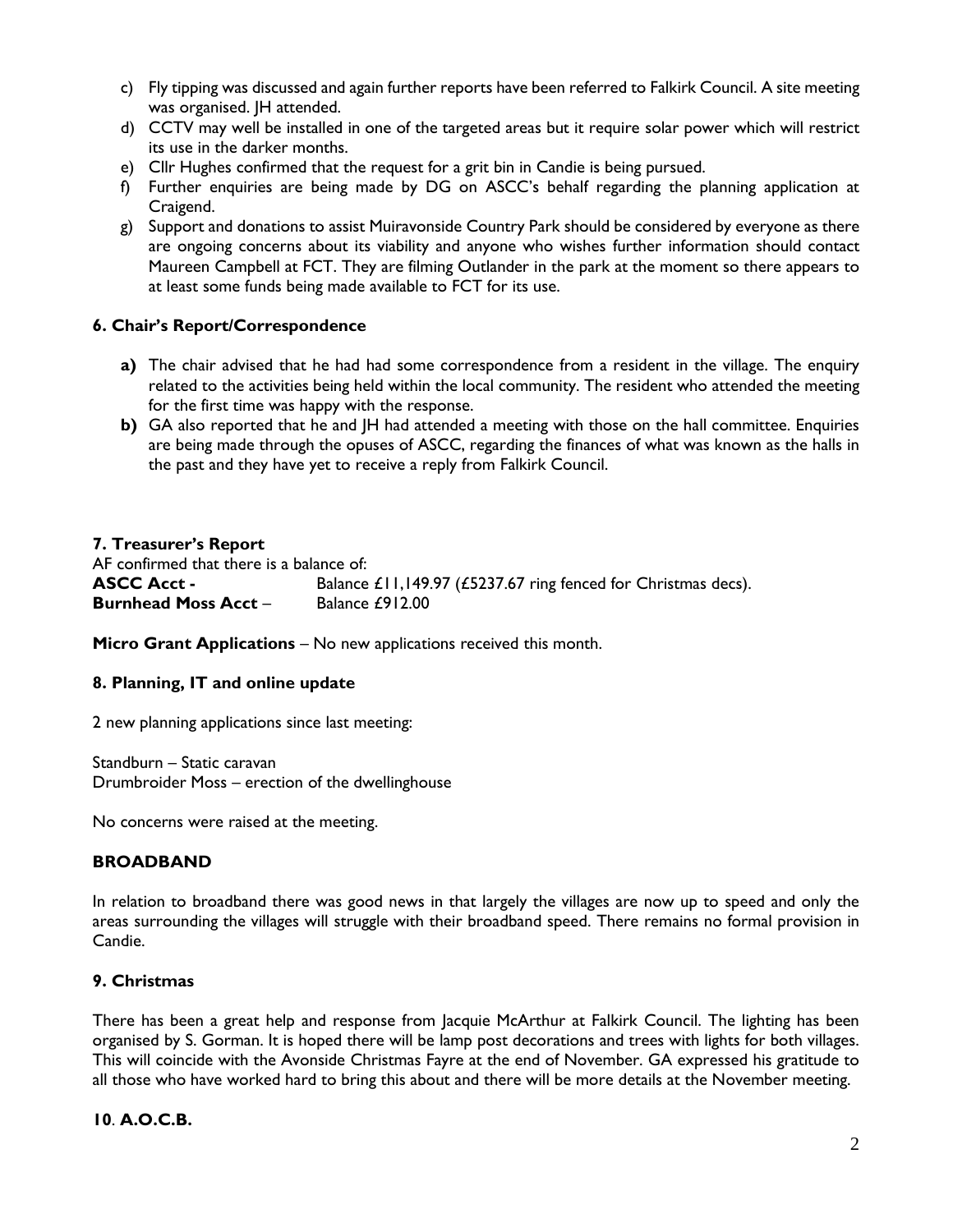- a) There was considerable discussion regarding the lunch club and a further application is going to be required to enable a grant to be considered. Although there is a fund available to us and we have some discretion in distributing funds, the rules and guidelines for this are complex. It was agreed that a subcommittee will be set up to review and frame these guidelines. It was also expressed and emphasised that there is a need for receipts to be obtained from grantees confirming what the money was spent on.
- b) Dog fouling was discussed, and further dog fouling signs have been sought but there has been no follow up from Falkirk Council.
- c) Fresh gravel is needed for the War Memorial and an application is likely to be received by the group planning for Armistice day. Cllr Hughes indicated he would try and arrange to have the railings painted in Avonbridge and if possible, the monument to be power washed. J. Ingram could confirm that he now has the boxes ready for planting next season and will seek out appropriate soil, seeds and plants etc in the spring.
- d) New accounts software is being discussed and prepared by the treasurer and EC so that ASCC's accounts can be managed and audited more efficiently.
- e) The paths around Standburn and Avonbridge parks were discussed and the ongoing maintenance required. A letter with photographs has been drafted to be sent to FC highlighting the areas of con concern.
- f) Avonbridge hall arrange a bus trip for the over 60s. The bus trip to Loch Katrine was a great success with 28 people benefitting from the trip and then enjoying afternoon tea served in the Avonside Inn.
- g) A freedom of information request has been made to Scottish water in relation to ongoing enquiries regarding the quality thereof.
- h) The pagoda at Drumbowie park is in desperate need of restoration and the meeting discussed an application being made by a suitable group for a grant to employ a joiner or an apprentice to carry out some repair work.

#### **11. Next Meeting: Thursday 14th November 2019 in Drumbowie Primary School, Standburn 7.15pm**